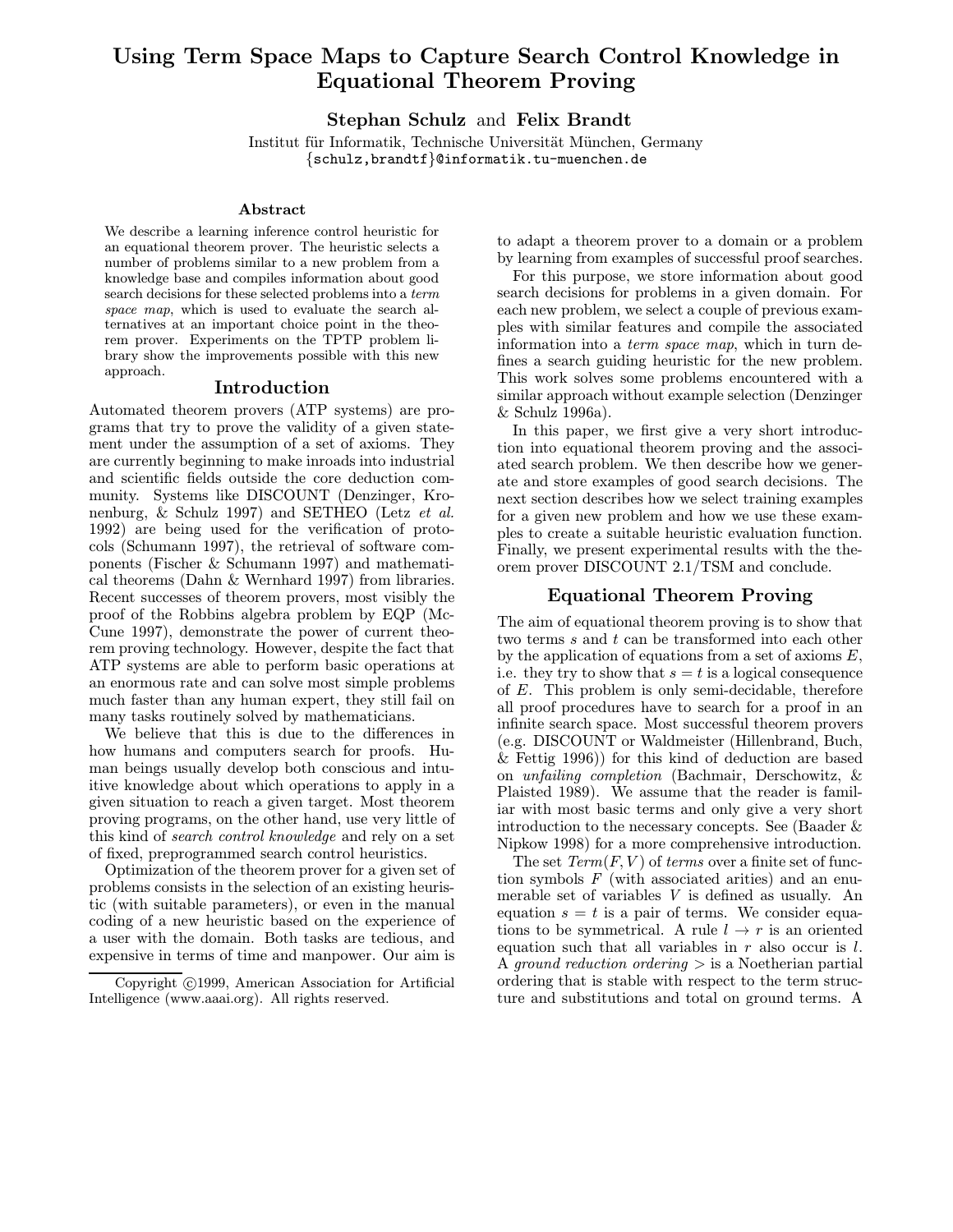rule  $l \to r$  is said to be compatible with  $>$  if  $l > r$ . Rules and equations can be applied to terms by matching one side onto a subterm and replacing this subterm with the instantiated other side. We usually only allow simplifications, i.e. applications of rules and equations that replace larger terms by smaller terms.

Our prover, DISCOUNT, takes a set of equations E, a goal  $s = t$  and a ground reduction ordering  $>$  as input. It tries to decide the equality of  $s$  and  $t$  modulo E by incrementally generating a ground confluent and terminating set of rules and equations equivalent to E. If certain fairness criteria are ensured, it can be guaranteed that any valid equation  $s = t$  can be proven after a finite number of inferences by simplifying s and t as far as possible (i.e. to compute their normal forms) with each successive system of rules and equations.

The proof procedure of DISCOUNT is based on two basic inference rules: Ordered unit paramodulation (the building of critical pairs) and rewriting. Ordered unit paramodulation generates new equation by overlapping a maximal side of one rule or equation into a maximal side of another rule or equation. Rewriting, on the other hand, is a contracting inference. It does not create new equations, but allows the simplification of an existing rule or equation if certain conditions are fulfilled. We use three sets of term pairs to represent the current state of a completion process: A set  $E$  of processed, but unorientable equations, a set  $R$  of rules (processed and oriented equations) and a set CP of unprocessed equations. The completion algorithm will start out with empty sets  $R$  and  $E$ , and the initial axioms in CP. It will examine each equation in CP in turn, reduce it to normal form with respect to  $E$  and R, use it to build new critical pairs (to be added to  $\mathbb{CP}$ ) and to eliminate redundancies from R and E by simplification. It will then be added to either  $R$  (if it can be oriented according to  $>$ ) or E.

The order in which equations from CP are processed is one of the most crucial points for the performance of the prover. This order is determined by an heuristic evaluation function, which assigns a weight to each fact. The prover always selects the fact with the lowest weight for processing. Experimental results show that all proofs found by DISCOUNT at all can be reproduced in sub-second times if a good evaluation function is used. However, using standard search heuristics (weighting equations according to the number of symbol in the terms) the prover typically spends more than 99% of the processing time on inferences not contributing to the proof (see (Denzinger & Schulz 1996b) for more detailed results). Our aim is to improve the overall performance of the prover by controlling this choice point with a learning evaluation function.

# Knowledge Acquisition and Representation

Learning search control knowledge for theorem provers is based on the hypothesis that experience from pre-

vious proof searches is useful in guiding new proof searches. Given this hypothesis, the basic questions are which parts of a proof search should be used in learning, what kind of knowledge should be learned, and what learning algorithm should be employed.

Our approach to learning for DISCOUNT tries to extract search control knowledge from listings of inference steps. Our basic assumption is that the equations occurring in a successful proof search contain enough information to describe the proof adequately for reproduction, and that information about the exact structure of the proof is less important. This assumption is supported by the success of *learning by pattern mem*orization (Denzinger & Schulz 1996a) particularly in reproducing proofs. We believe that the most important reason for this effect is that much of the relevant structure of the proof is given implicitly by the calculus (inferences can only be performed after all the necessary preconditions are fulfilled).



Figure 1: The DISCOUNT system

Our knowledge acquisition algorithm is structured into two phases (compare figure 1). First, a proof protocol of a successful proof search is analyzed. We determine the set of equations actually used in the proof. In the second phase, the selected equations are generalized and stored in a knowledge base, indexed by a set of features describing the proof problem.

# Proof Recording and Analysis

One of the strengths of the DISCOUNT system is its ability to record proof searches in the PCL format (Denzinger & Schulz 1996b). PCL is a generic language for describing completion based proof processes. Figure 2 shows some example code. PCL protocols can be automatically analyzed, structured and transformed into a human-readable form. They also serve as the basis for a number of learning approaches, including the one presented in this paper.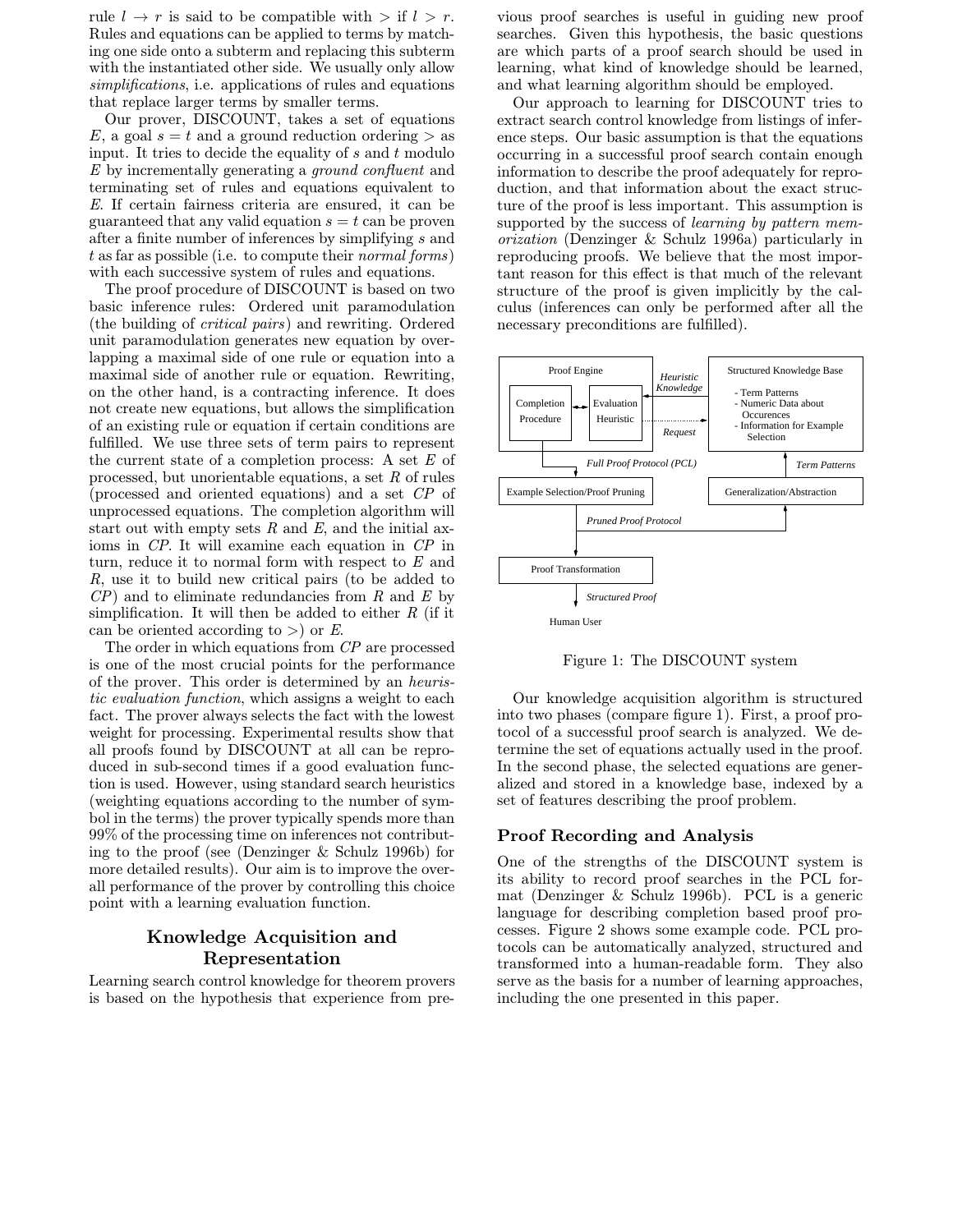| 21:tes-eqn : $f(x,f(y,f(x,y))) = e() : cp(20,L,9,L)$<br>22:tes-eqn : $f(x,f(x,y)) = f(e(),y) : cp(20,L.1,9,L)$<br>23:tes-eqn : $f(x,f(x,y)) = y : t$ es-red(22,R,7,L)<br>39:tes-lemma : $f(x,f(x,y)) \rightarrow y : orient(23,u)$ |
|------------------------------------------------------------------------------------------------------------------------------------------------------------------------------------------------------------------------------------|
|------------------------------------------------------------------------------------------------------------------------------------------------------------------------------------------------------------------------------------|

. . .

#### Figure 2: Example PCL code

Full PCL listings contain an entry for each inference done by the prover, describing both the inference and the resulting fact. Despite the fact that DISCOUNT's inference engine is by now rather dated and cannot compare with e.g. Waldmeister in speed of execution, a typical protocol for a hard problem will contain about 400 000 such entries and take more than 50 MB of disk space. As a first step of abstraction, we discard all facts except for the axioms and those contributing to the final proof. The resulting pruned listing typically contains between 50 and 500 facts and inferences (see (Denzinger & Schulz 1996b) for specific examples). As we are only interested in the facts themselves, we discard all structural information and keep only the equations to represent the proof process<sup>1</sup>.

## Term Patterns

Users of ATP systems often use the same symbol with different intended semantics in different proof problems, and similarly use multiple symbols with the same intended semantics. We have e.g. seen both plus and add to describe an additive operator, and likewise seen product as a binary function symbol or a ternary predicate symbol. For this reason, we abstract from the particular signature used for a given proof problem by transforming the equations occurring in the proof into representative patterns. A representative pattern for a term t is computed by normalizing the variables in the term and substituting its function symbols in the way that the ith original function symbol of arity j occurring in t is replaced by the new symbol  $f_{ji}^2$ . As an example,  $\texttt{pat}(f(x, a, a)) = f_{31}(x_1, f_{01}, f_{01})$ . A representative pattern for an equation is computed by first orienting the equation according to some ordering stable with respect to the pattern transformation, and then treating it as a single term with top symbol  $=$ . For details consult (Denzinger & Schulz 1996a). It is important to note that representative patterns of both terms and equations are terms over a new signature with function symbols  $\{f_{01} \ldots f_{0n}, f_{11} \ldots f_{1n}, f_{m1} \ldots f_{mn}\}\$ for suitably large numbers of  $n$  and  $m$ . Thus, all operations on terms (including learning algorithms) can be directly transferred to patterns.

As the transformation of equations into patterns may generate the same pattern more than once, we annotate each pattern with the number of equations corresponding to it. Thus, a proof is represented by a set of annotated patterns of equations.

## Indexing Proof Examples

One of the main problems in learning search control knowledge for theorem provers is that there exist very few efficient algorithms for learning on or comparing arbitrary sized recursive structures. Therefore, even the very first approaches to learning in theorem proving resorted to represent terms by vectors of numerical features. The success of these approaches has been, however, limited, as finite vectors of simple numerical features necessarily ignore a lot of information about the structure of terms. We do not use numerical features to learn evaluation functions, however, we do use them to generate a fingerprint for a complete proof problem, similar to the approach described in (Fuchs 1997).

We selected the following values for the feature vector:

- Number of axioms in the original specification
- Average term depth of the axioms
- Standard deviation of the term depth of the axioms
- Term depth of the goal
- A vector describing the distribution of function arities in the signature of the problem.

The experiments described below showed that this set of features does not contain redundant information, i.e. dropping any of the features leads to decreased performance of the proof system.

# Term Space Maps

Term patterns describe only the structure of individual terms and equations, and allow for very little generalization. Fixed size feature vectors, on the other hand, can describe properties of large sets of terms, but lack the ability to describe significant structural elements of the terms. Term Space Maps (TSMs), introduced in (Schulz 1998) as a generalization of term evaluation trees (Denzinger & Schulz 1996b), fall in between these two extremes. They are recursive structures that have the ability to describe some structural aspects of sets of terms or equations.

TSMs partition a set of terms according to an index function, i.e. a function  $i : Term(F, V) \rightarrow I$  that maps the set of terms onto an arbitrary (but fixed) index set  $I$  and has the property that for two terms  $s = f(s_1 \dots s_n)$  and  $t = g(t_1 \dots t_m)$  (where variables are treated as operators of arity 0)  $i(s) = i(t)$  implies that  $n = m$ . This same operation is recursively applied to the subterms of the terms in each partition. Each partition (or term space alternative, TSA) in the TSM

<sup>&</sup>lt;sup>1</sup>The approaches described in (Denzinger & Schulz 1996a) and (Schulz 1998) extract additional information about equations. However, we can treat a pruned PCL listing as a flat set of equations in this paper.

<sup>2</sup>This definition specializes the one given in (Denzinger & Schulz 1996a), ensuring that each new symbol is only used with one arity even in independently generated patterns.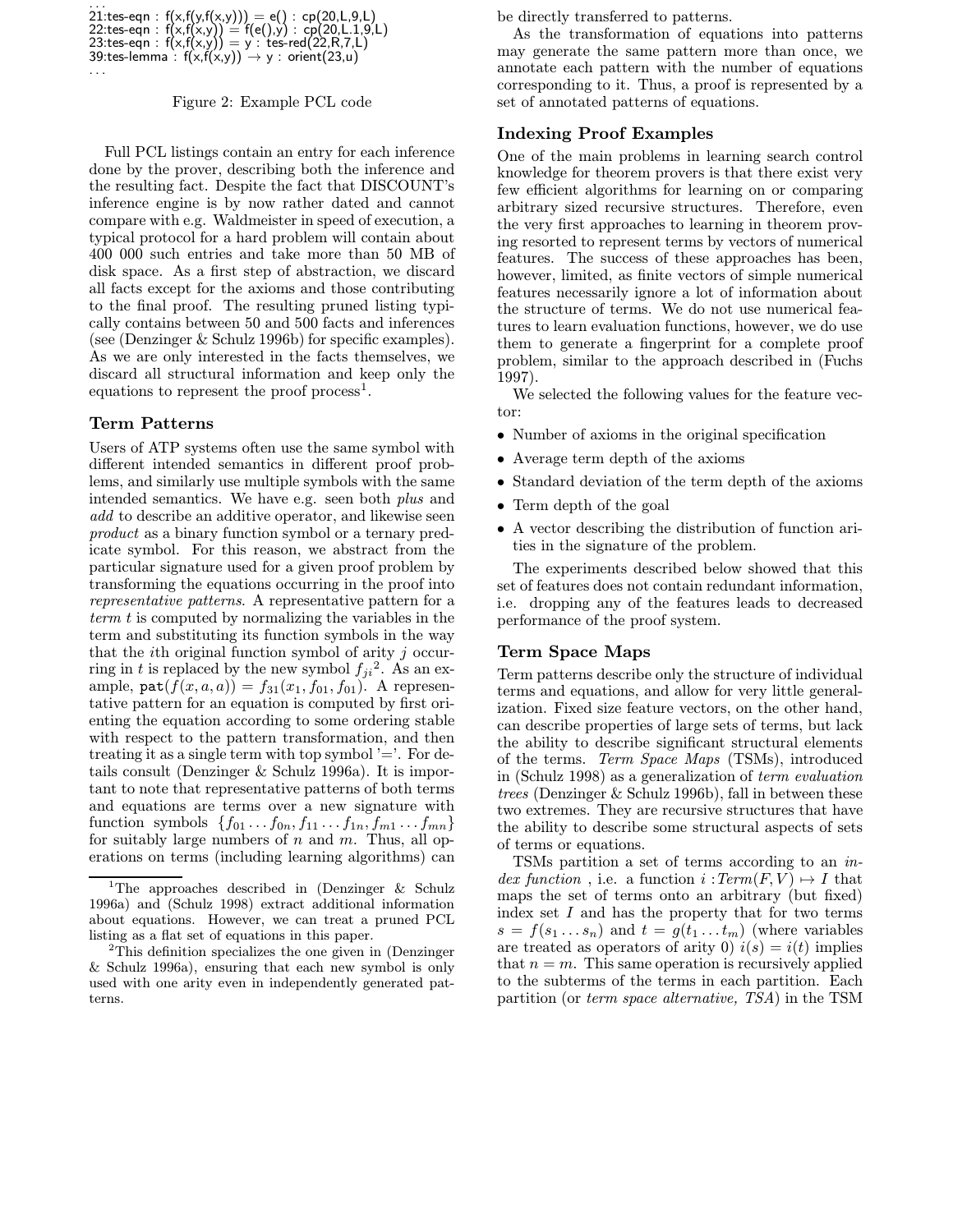may be annotated with the a representation of annotations of terms falling into this partition. Equations can be mapped onto TSMs in two ways, either by treating them as two separate terms or by treating them as a single term with the special top symbol  $=$ .

In our case, we use an index function that maps a term to its top symbol<sup>3</sup>. . The left picture  $(tsm_1)$  in figure 3 shows an example term space map, where terms are annotated with simple integers and partitions with the sum of these annotations. The TSM corresponds to the set  $\{(f(a, b); 1), (f(b, b); 3), (a; 1), (g(b); 1), (g(f(a, b); 2)\}.$ We use term space maps not on the original terms and equations, but rather on their corresponding representative patterns (which, as stated above, are terms over a new signature).



Figure 3: Example TSMs,  $\delta_{TSM}$ 

As in (Schulz 1998) we use term space maps to compute evaluations for terms and equations. However, we also use them to compute a distance measure for proof problems (see below).

# Knowledge Application

In the application phase the prover retrieves some example proofs from the knowledge base and uses them to generate an evaluation function for the new problem.

#### Selection of Example Proofs

Previous approaches of learning with TSM-like structures described good initial successes, but also showed that performance of the prover peaks at a relatively small number of training examples and drops off as more example are added. We strongly believe that the main reason for this is that compiling too many and to diverse training examples into a single term space map leads to an undifferentiated map in which all nodes have a very similar weight. On the other hand, having a wide range of different training examples is obviously desirable to cover a large number of cases. We solve

this dilemma by selecting only a few suitable examples from a much larger knowledge base, using two different similarity measures: First, we use a weighted Manhattan distance on the feature vectors describing each problem. Secondly, we used a tree distance measure  $\delta_{TSM}: TSM \times TSM \mapsto [0;1]$  on the TSMs generated by the axiomatization of two problems.

 $\delta_{TSM}$  recursively compares the indices of the TSAs of two TSMs. At each level, it adds 1 for each index occurring in only one of the two corresponding TSMs. It also adds the distances for the sub-TSMs for each TSA, normalized by dividing them by the number of TSMs belonging to the TSA. The resulting value is again normalized by dividing it by the number of TSAs in the larger of the two TSMs. Figure 3 shows an example calculation. Please note that the annotations in  $t s m_1$  are only required for the evaluation of terms. It can be shown that  $\delta_{TSM}$  is a metric on the space of TSMs, and that  $\delta_{TSM}(tsm_1,tsm_2) = 1$  exactly if there is no term that can be completely mapped onto both TSMs. See (Brandt 1998) for more details on both feature and TSM distance measures.

We use both a maximal number of examples and a threshold for the distance to limit the number of examples selected.

# Computing Evaluations

After selecting a number of proof examples for a given new problem, we compile the annotated patterns of the useful equations into a TSM. The annotations in the resulting TSM denote how many useful equations have been mapped to this node during the example proof searches. To evaluate a new equation, the two sides are mapped onto the TSM. Each term node receives an evaluation according to the annotation stored at the corresponding TSM node. We compute the weight for a node as  $W(node) = w_{base} * (1 - limit * occur/norm),$ where  $w_{base}$  is 1 for variable nodes and 2 for operator nodes, limit is a scaling factor determining the maximal effect of the learned knowledge (set to 0.5 in our experiments), occur is the annotation of the node (i.e. the number of useful equations mapped to this TSA) and norm is the sum over all annotations of the corresponding TSM, i.e. the maximal number of equations which potentially might have been mapped to this TSA. Term nodes not corresponding to any TSM node just receive the base weight. To weight a term, we sum over all term nodes, and to weight an equation we sum over both terms.

As an example, consider the term  $f(a, X)$  evaluated against  $t s m_1$  from figure 3, with *limit* set to 0.5. The top node with the operator  $f$  is mapped onto the left most TSA with the annotation 4. The total number of terms mapped to the TSM is  $4+1+3=8$ . Therefore, the weight of the node is  $2*(1-0.5*4/8) = 1.5$ . The weight of the node a is  $2*(1-0.5*1/4) = 1.75$ . As there is no TSA corresponding to the last node containing the variable  $X$ , we assign a weight of 1, giving a total

<sup>&</sup>lt;sup>3</sup>Term evaluation trees result as a special case if we map each term to the arity of its top symbol.